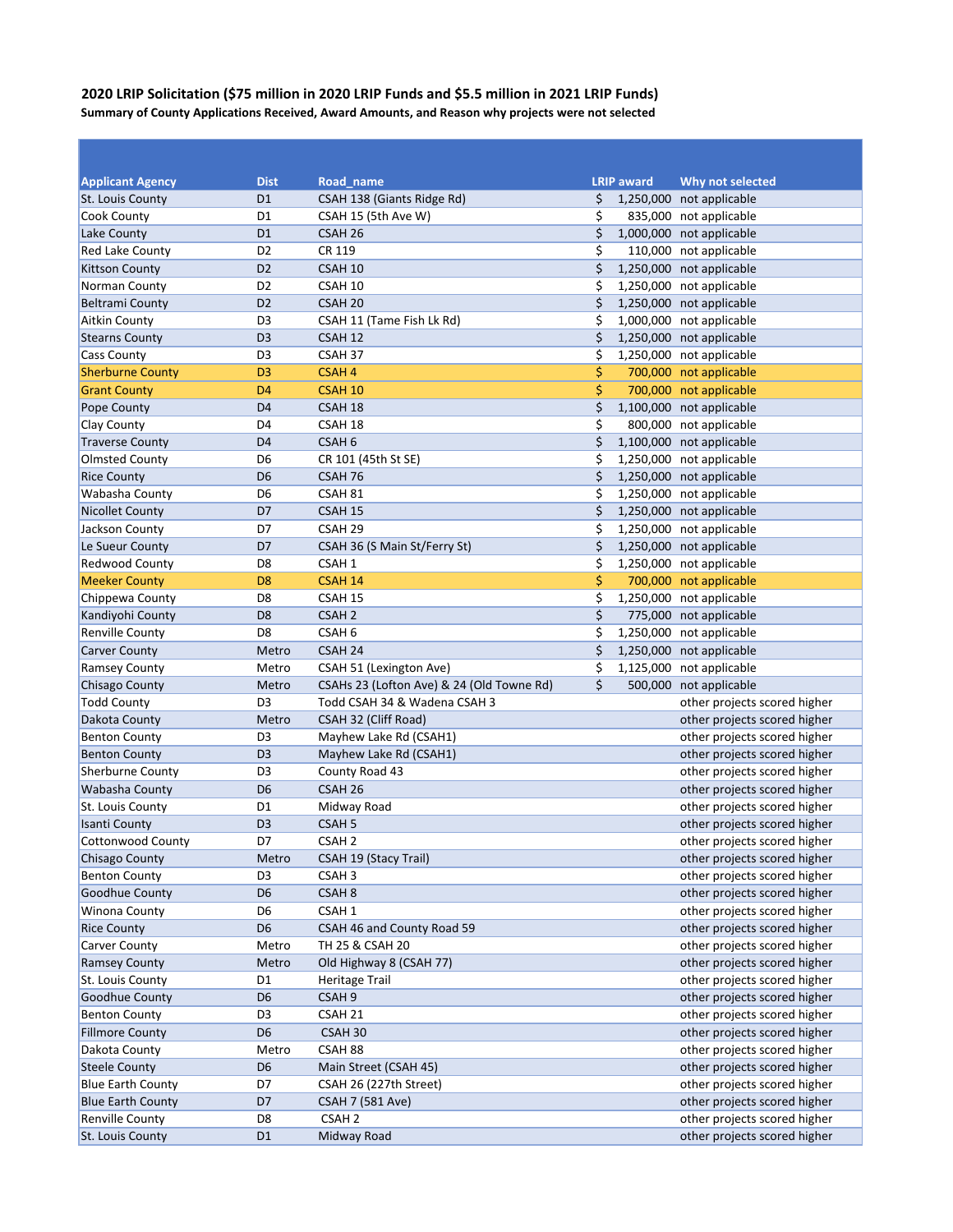| <b>Applicant Agency</b>  | <b>Dist</b>    | Road name                      | <b>LRIP</b> award | Why not selected             |
|--------------------------|----------------|--------------------------------|-------------------|------------------------------|
| Crow Wing County         | D <sub>3</sub> | Crow Wing CR 170/Cass CR 167   |                   | other projects scored higher |
| <b>Hennepin County</b>   | Metro          | CSAH 152 (Osseo Rd)            |                   | other projects scored higher |
| <b>Watonwan County</b>   | D7             | CSAH 10                        |                   | other projects scored higher |
| Nobles County            | D <sub>7</sub> | CSAH 10, North Crailsheim Road |                   | other projects scored higher |
| <b>Rice County</b>       | D <sub>6</sub> | CSAH 48 (Lyndale Ave)          |                   | other projects scored higher |
| <b>McLeod County</b>     | D <sub>8</sub> | County Road 5                  |                   | other projects scored higher |
| <b>Otter Tail County</b> | D <sub>4</sub> | CSAH 1                         |                   | other projects scored higher |
| <b>Washington County</b> | Metro          | County State Aid Highway 18    |                   | other projects scored higher |
| St. Louis County         | D1             | Midway Road                    |                   | other projects scored higher |
| Dakota County            | Metro          | CSAH 9 (Dodd Boulevard)        |                   | other projects scored higher |
| <b>Scott County</b>      | Metro          | 220th Street                   |                   | other projects scored higher |
| <b>Aitkin County</b>     | D <sub>3</sub> | Aitkin CSAH 17 (Dove Street)   |                   | other projects scored higher |
| Dakota County            | Metro          | <b>CSAH 47 &amp; CSAH 85</b>   |                   | other projects scored higher |
| <b>Sibley County</b>     | D <sub>7</sub> | CSAH <sub>21</sub>             |                   | other projects scored higher |
| <b>Hennepin County</b>   | Metro          | CSAH 50 (Rebecca Park Trl)     |                   | other projects scored higher |
| <b>Washington County</b> | Metro          | County State Aid Highway 28    |                   | other projects scored higher |
| St. Louis County         | D <sub>1</sub> | Saginaw Road                   |                   | other projects scored higher |
| <b>Wright County</b>     | D <sub>3</sub> | CSAH 39 and CSAH 19            |                   | other projects scored higher |

1. awards considered geographic equity and equity across counties, state aid cities, small cities, and townships

2. projects that were not awarded LRIP funds are sorted by total score, with the highest scoring projects at the top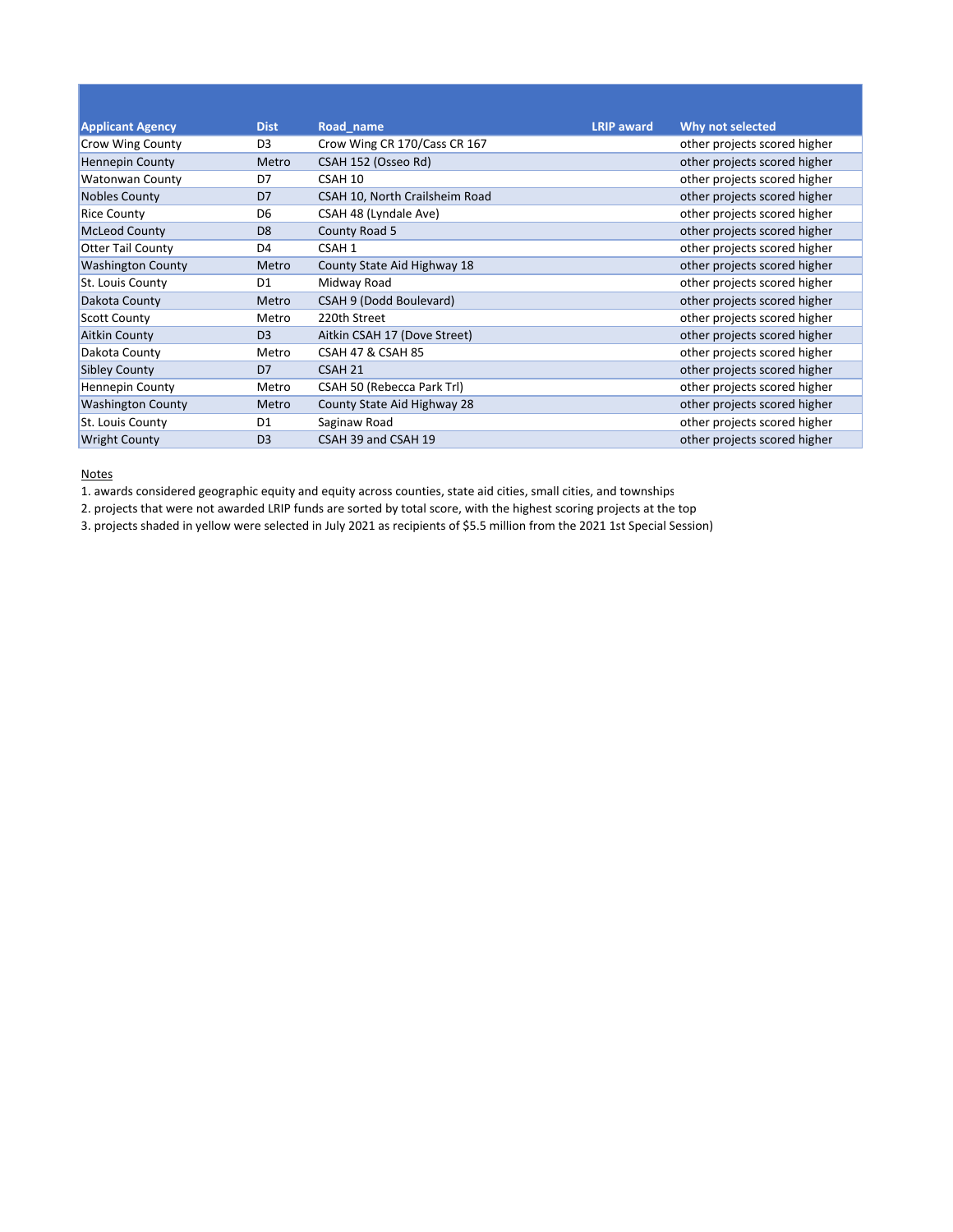# **2020 LRIP Solicitation (\$75 million in 2020 LRIP Funds and \$5.5 million in 2021 LRIP Funds) Summary of State Aid City Applications Received, Award Amounts, and Reason why projects were not selected**

| <b>Applicant Agency</b>            | <b>Dist</b>    | Road name                                           | <b>LRIP</b> award | Why not selected             |
|------------------------------------|----------------|-----------------------------------------------------|-------------------|------------------------------|
| <b>City of Duluth</b>              | D <sub>1</sub> | 21st Ave E                                          | \$                | 1,250,000 not applicable     |
| City of Grand Rapids               | D <sub>1</sub> | 21st Street SW                                      | \$                | 1,250,000 not applicable     |
| City of Hermantown                 | D <sub>1</sub> | Richard Ave and Lindgren Rd                         | \$                | 750,000 not applicable       |
| City of Bemidji                    | D <sub>2</sub> | <b>Elliot Road NE</b>                               | \$                | 605,000 not applicable       |
| City of Little Falls               | D <sub>3</sub> | 11th Ave                                            | \$                | 1,250,000 not applicable     |
| City of Albertville                | D <sub>3</sub> | Barthel Industrial Dr                               | \$                | 740,000 not applicable       |
| <b>City of Buffalo</b>             | D <sub>3</sub> | Dague Ave NE, 30th St NE                            | \$                | 1,082,000 not applicable     |
| City of St. Cloud                  | D <sub>3</sub> | Kilian Blvd/9th Ave SE                              | \$                | 524,330 not applicable       |
| <b>City of Moorhead</b>            | D <sub>4</sub> | <b>Center Ave</b>                                   | \$                | 1,250,000 not applicable     |
| City of Byron                      | D6             | 20th St NE                                          | \$                | 1,250,000 not applicable     |
| <b>City of Faribault</b>           | D <sub>6</sub> | 2nd Ave NW                                          | \$                | 600,000 not applicable       |
| City of Lake City                  | D <sub>6</sub> | North 7th St                                        | \$                | 1,250,000 not applicable     |
| <b>City of Waseca</b>              | D7             | 8th Street SE                                       | \$                | 1,250,000 not applicable     |
| <b>City of Saint Peter</b>         | D7             | Broadway Ave & Sunrise Dr                           | \$                | 1,250,000 not applicable     |
| <b>City of North Mankato</b>       | D7             | Lor Ray Dr, Somerset Ln                             | \$                | 700,000 not applicable       |
| City of Montevideo                 | D <sub>8</sub> | Ashmore Ave & 24th St                               | \$                | 1,095,000 not applicable     |
| <b>City of Marshall</b>            | D <sub>8</sub> | <b>Channel Pkwy</b>                                 | \$                | 1,250,000 not applicable     |
| City of Fridley                    | Metro          | 53rd Ave                                            | \$                | 1,250,000 not applicable     |
| <b>City of Medina</b>              | <b>Metro</b>   | <b>Hackamore Road</b>                               | \$                | 700,000 not applicable       |
| City of Cottage Grove              | Metro          | Jamaica Ave/E Point Douglas Rd                      | \$                | 1,250,000 not applicable     |
| <b>City of Maplewood</b>           | Metro          | <b>McMenemy St</b>                                  | \$                | 1,250,000 not applicable     |
| City of Waconia                    | Metro          | Waconia Parkway S                                   | \$                | 1,250,000 not applicable     |
| <b>City of Red Wing</b>            | D <sub>6</sub> | <b>Old West Main Street</b>                         |                   | other projects scored higher |
| City of Lakeville                  | Metro          | 210th St (MSAS 120) & Lakeville Blvd (MSAS 140)     |                   | other projects scored higher |
| <b>City of North Saint Paul</b>    | Metro          | 7th Avenue East (MSAS 263)                          |                   | other projects scored higher |
| City of Prior Lake                 | Metro          | Colorado St/Pleasant St/Main Ave                    |                   | other projects scored higher |
| <b>City of Shakopee</b>            | Metro          | Adams Street/Marystown Road                         |                   | other projects scored higher |
| City of Chanhassen                 | Metro          | Galpin Boulevard (CR 117)                           |                   | other projects scored higher |
| City of Chanhassen                 | Metro          | <b>Market Boulevard</b>                             |                   | other projects scored higher |
| City of Chisago City               | Metro          | North Avenue                                        |                   | other projects scored higher |
| City of Lake Elmo                  | Metro          | 30th Street (MSAS 108)                              |                   | other projects scored higher |
| City of Woodbury                   | Metro          | <b>Bielenberg Drive</b>                             |                   | other projects scored higher |
| City of St. Michael                | D <sub>3</sub> | <b>MacIver Avenue</b>                               |                   | other projects scored higher |
| City of Monticello                 | D <sub>3</sub> | 7th Street East                                     |                   | other projects scored higher |
| City of St. Cloud                  | D <sub>3</sub> | <b>Wilson Avenue</b>                                |                   | other projects scored higher |
| City of Belle Plaine               | Metro          | E Enterprise Dr/S Meridian St (CSAH 3) intersection |                   | other projects scored higher |
| <b>City of Dayton</b>              | Metro          | Dayton Parkway                                      |                   | other projects scored higher |
| City of Forest Lake                | Metro          | CSAH 33 (Everton Ave)                               |                   | other projects scored higher |
| <b>City of Inver Grove Heights</b> | Metro          | Upper 55th Street (MSAS 106)                        |                   | other projects scored higher |
| City of Little Canada              | Metro          | <b>Country Drive</b>                                |                   | other projects scored higher |
| <b>City of Stillwater</b>          | Metro          | <b>Curve Crest Boulevard</b>                        |                   | other projects scored higher |
| City of Wyoming                    | Metro          | MSAS 108/East Viking Boulevard                      |                   | other projects scored higher |
| <b>City of Saint Peter</b>         | D7             | Old Minnesota & W St. Julien St                     |                   | other projects scored higher |
| City of Stewartville               | D <sub>6</sub> | 11th Ave NW                                         |                   | other projects scored higher |
| City of Delano                     | D <sub>3</sub> | CSAH 30                                             |                   | other projects scored higher |
| City of Owatonna                   | D6             | 18th Street SE                                      |                   | other projects scored higher |
| <b>City of Hugo</b>                | Metro          | MSAS 104/147th Street North                         |                   | other projects scored higher |
| City of Inver Grove Heights        | Metro          | 117th Street                                        |                   | other projects scored higher |
| <b>City of Maple Grove</b>         | Metro          | CSAH 101/Troy Lane                                  |                   | other projects scored higher |
| City of Minneapolis                | Metro          | Hennepin Avenue                                     |                   | other projects scored higher |
| City of St. Louis Park             | Metro          | Louisiana Avenue (MSAS 276)                         |                   | other projects scored higher |
| City of St. Paul                   | Metro          | Lexington Parkway                                   |                   | other projects scored higher |
| <b>City of International Falls</b> | D <sub>1</sub> | MSA 101 (2nd Street); two links                     |                   | other projects scored higher |
| City of Hermantown                 | D1             | Ugstad Rd, MSA 101 & Arrowhead Rd, MSA 104          |                   | other projects scored higher |
| <b>City of Kasson</b>              | D <sub>6</sub> | 16th Street NW                                      |                   | other projects scored higher |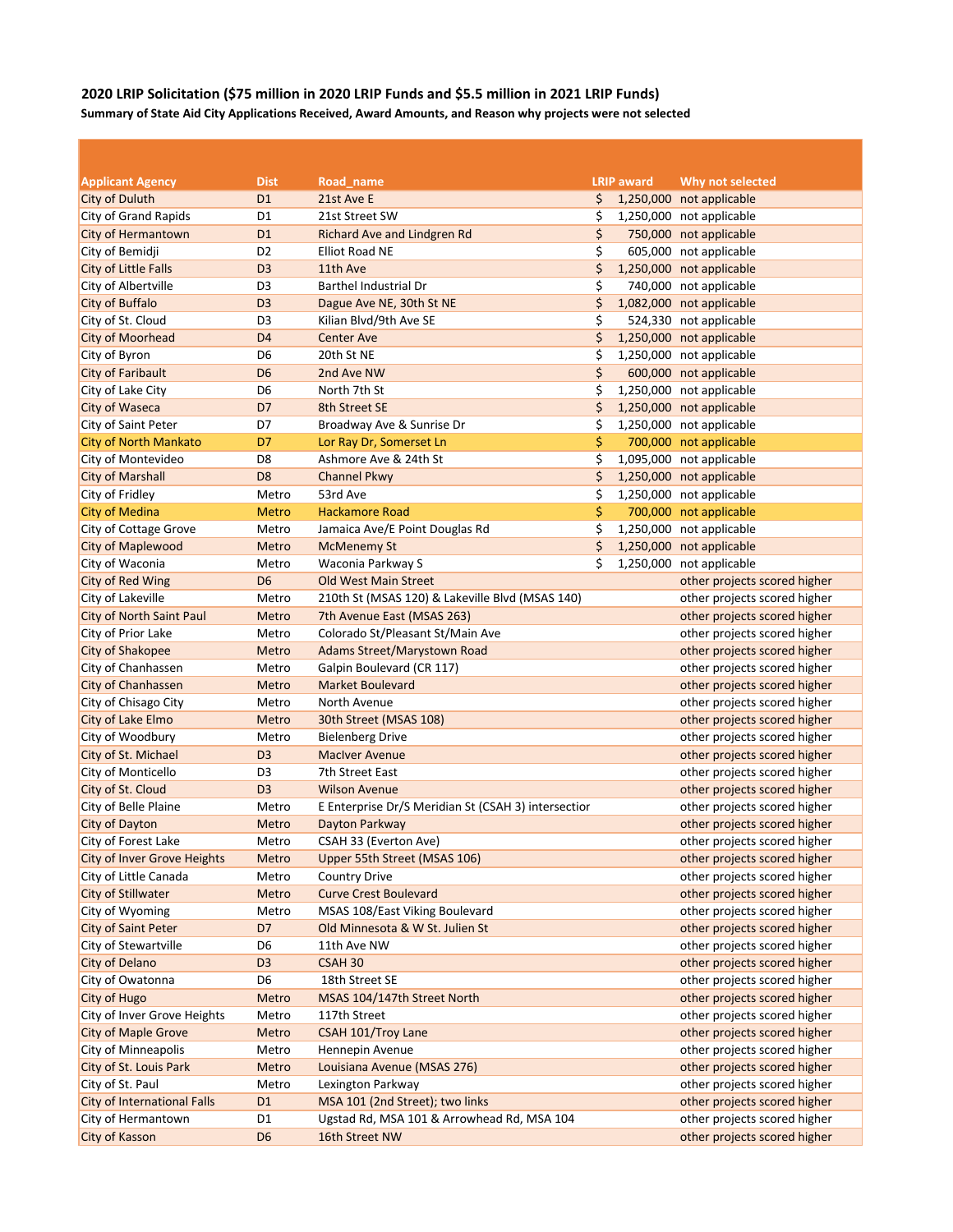| <b>Applicant Agency</b> | <b>Dist</b>    | Road name                                    | <b>LRIP</b> award | Why not selected             |
|-------------------------|----------------|----------------------------------------------|-------------------|------------------------------|
| City of La Crescent     | D6             | <b>Walnut Street</b>                         |                   | other projects scored higher |
| City of Burnsville      | Metro          | Cliff Road (C.S.A.H. 32)                     |                   | other projects scored higher |
| City of Maple Grove     | Metro          | CSAH 121/Fernbrook Lane                      |                   | other projects scored higher |
| <b>City of Ramsey</b>   | Metro          | <b>Riverdale Drive</b>                       |                   | other projects scored higher |
| City of Chaska, MN      | Metro          | Savanna Way                                  |                   | other projects scored higher |
| <b>City of Sartell</b>  | D <sub>3</sub> | Roberts Road                                 |                   | other projects scored higher |
| City of Jordan          | Metro          | Sawmill Rd, CR 66 (MSA Route 113)            |                   | other projects scored higher |
| City of Virginia        | D <sub>1</sub> | Co. Rd 657 to 12th Ave W. Corridor (See Map) |                   | other projects scored higher |
| City of Oakdale         | Metro          | CSAH 14                                      |                   | other projects scored higher |

1. awards considered geographic equity and equity across counties, state aid cities, small cities, and townships

2. projects that were not awarded LRIP funds are sorted by total score, with the highest scoring projects at the top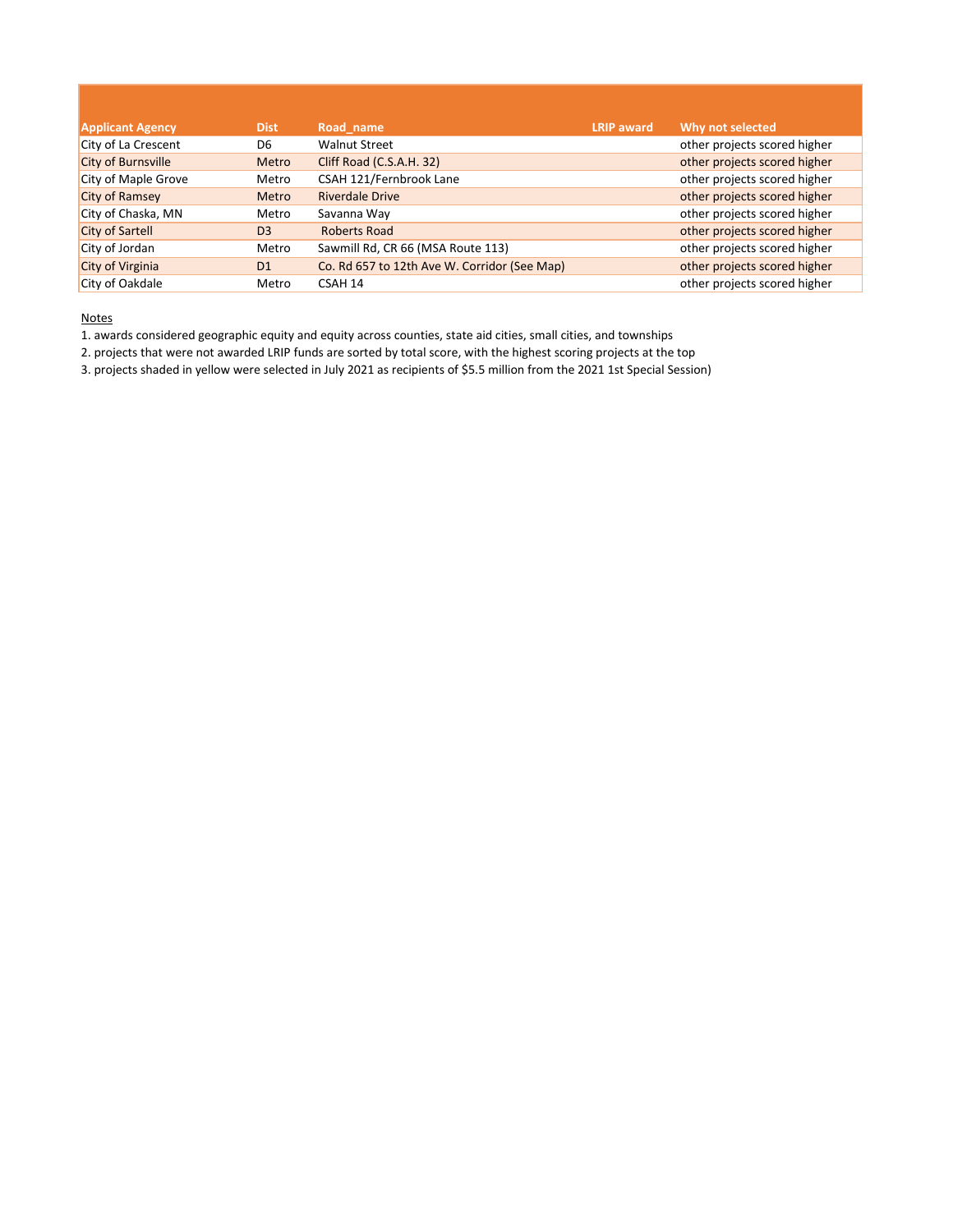## **2020 LRIP Solicitation (\$75 million in 2020 LRIP Funds and \$5.5 million in 2021 LRIP Funds) Summary of Small City Applications Received, Award Amounts, and Reason why projects were not selected**

| <b>Applicant Agency</b>      | <b>Dist</b>    | Road name                                           | <b>LRIP</b> award | Why not selected             |
|------------------------------|----------------|-----------------------------------------------------|-------------------|------------------------------|
| City of Proctor              | D <sub>1</sub> | 2nd Street                                          | \$                | 1,250,000 not applicable     |
| <b>City of Silver Bay</b>    | D <sub>1</sub> | <b>East Lakeview Drive</b>                          | \$                | 1,250,000 not applicable     |
| <b>City of Park Rapids</b>   | D <sub>2</sub> | <b>Fair Avenue</b>                                  | \$                | 1,250,000 not applicable     |
| City of Baudette             | D <sub>2</sub> | Main Ave N                                          | \$                | 470,000 not applicable       |
| <b>City of Plummer</b>       | D <sub>2</sub> | Red Lake Ave & Poplar St                            | \$                | 549,500 not applicable       |
| City of Nisswa               | D <sub>3</sub> | CSAH 77/Nokomis Ave                                 | \$                | 914,000 not applicable       |
| City of East Gull Lake       | D <sub>3</sub> | Gull Lake Ln & Squaw Pt Rd                          | \$                | 202,000 not applicable       |
| City of South Haven          | D <sub>3</sub> | Oak Ave                                             | \$                | 463,500 not applicable       |
| City of Dilworth             | D <sub>4</sub> | 7th St NE                                           | \$                | 1,250,000 not applicable     |
| City of New York Mills       | D <sub>4</sub> | North Boardman Ave                                  | \$                | 660,000 not applicable       |
| City of Battle Lake          | D <sub>4</sub> | Olaf St & Memory Ln                                 | \$                | 973,000 not applicable       |
| City of Lanesboro            | D <sub>6</sub> | Beacon St W, Rochelle Ave N, Coffee St W            | \$                | 600,000 not applicable       |
| City of Wabasha              | D <sub>6</sub> | Pembroke Ave (CSAH 65), Main St & Bridge Ave (bi \$ |                   | 1,250,000 not applicable     |
| City of Mapleton             | D7             | Borchert St SW/SE                                   | \$                | 1,250,000 not applicable     |
| City of Wabasso              | D <sub>8</sub> | <b>Cedar Street</b>                                 | \$                | 1,250,000 not applicable     |
| <b>City of Dassel</b>        | D <sub>8</sub> | First St (CSAH 4)                                   | \$                | 886,500 not applicable       |
| <b>City of Carver</b>        | Metro          | 6th St W                                            | \$                | 1,250,000 not applicable     |
| City of Plainview            | D <sub>6</sub> | 2nd Avenue SW                                       |                   | other projects scored higher |
| City of Windom               | D7             | 10th Street & River Road                            |                   | other projects scored higher |
| City of Moose Lake           | D1             | 2nd Street                                          |                   | other projects scored higher |
| City of Excelsior            | Metro          | <b>Water Street</b>                                 |                   | other projects scored higher |
| City of Avon                 | D <sub>3</sub> | 1st Street SE                                       |                   | other projects scored higher |
| City of Hayfield             | D <sub>6</sub> | Main Street & Center Ave N (CSAH 32)                |                   | other projects scored higher |
| City of St. James            | D7             | 7th St S/Ring Rd                                    |                   | other projects scored higher |
| <b>City of Claremont</b>     | D <sub>6</sub> | <b>CSAH 3/Front Street</b>                          |                   | other projects scored higher |
| City of Blue Earth           | D7             | S Rice Street / E 17th Street                       |                   | other projects scored higher |
| <b>City of Vernon Center</b> | D7             | <b>CSAH 10 / CSAH 72</b>                            |                   | other projects scored higher |
| City of Hanley Falls         | D <sub>8</sub> | CSAH <sub>38</sub>                                  |                   | other projects scored higher |
| City of Clara City           | D <sub>8</sub> | <b>Division Street North</b>                        |                   | other projects scored higher |
| City of Verndale             | D <sub>3</sub> | Service Drive West                                  |                   | other projects scored higher |
| City of Spring Valley        | D <sub>6</sub> | East Farmer Street (CSAH 8)                         |                   | other projects scored higher |
| City of Jeffers              | D7             | Peavey Street                                       |                   | other projects scored higher |
| <b>City of Balaton</b>       | D <sub>8</sub> | <b>Central Avenue</b>                               |                   | other projects scored higher |
| City of Ghent                | D <sub>8</sub> | <b>McQuestion Street</b>                            |                   | other projects scored higher |
| <b>City of Belview</b>       | D <sub>8</sub> | <b>West Hibbard Avenue</b>                          |                   | other projects scored higher |
| City of Fosston              | D <sub>2</sub> | <b>Industrial Avenue</b>                            |                   | other projects scored higher |
| City of Motley               | D <sub>3</sub> | <b>Cemetery Road</b>                                |                   | other projects scored higher |
| City of Barnesville          | D <sub>4</sub> | 13th Street                                         |                   | other projects scored higher |
| City of Caledonia            | D <sub>6</sub> | <b>Warrior Avenue</b>                               |                   | other projects scored higher |
| City of Edgerton             | D8             | CSAH 17 (aka Main Street)                           |                   | other projects scored higher |
| City of Wood Lake            | D <sub>8</sub> | CSAH <sub>6</sub>                                   |                   | other projects scored higher |
| City of Akeley               | D <sub>2</sub> | Crow Wing Lake Dr. NW & NE, Hillside Ave. N.        |                   | other projects scored higher |
| City of Lanesboro            | D <sub>6</sub> | Kirkwood Street East                                |                   | other projects scored higher |
| City of Lewiston             | D <sub>6</sub> | North Fremont Street                                |                   | other projects scored higher |
| City of Welcome              | D7             | Dugan Street (County Road 25)                       |                   | other projects scored higher |
| City of Adrian               | D7             | Sixth Street West                                   |                   | other projects scored higher |
| <b>City of Russell</b>       | D <sub>8</sub> | CSAH 15, E Lake Ave/175th Ave.                      |                   | other projects scored higher |
| City of Ada                  | D <sub>2</sub> | West Main Street                                    |                   | other projects scored higher |
| <b>City of Baudette</b>      | D <sub>2</sub> | 8th Ave SE                                          |                   | other projects scored higher |
| City of Freeport             | D <sub>3</sub> | 7th ST SE / Industrial Drive                        |                   | other projects scored higher |
| City of Royalton             | D <sub>3</sub> | <b>Chestnut and South Birch Streets</b>             |                   | other projects scored higher |
| City of Wheaton              | D <sub>4</sub> | 5th Avenue North & 12th Street N                    |                   | other projects scored higher |
| <b>City of Plainview</b>     | D <sub>6</sub> | 2nd Avenue NW                                       |                   | other projects scored higher |
| City of Pine City            | D1             | 4th Street SE                                       |                   | other projects scored higher |
| City of St. Martin           | D <sub>3</sub> | <b>Birch Street and Park Place</b>                  |                   | other projects scored higher |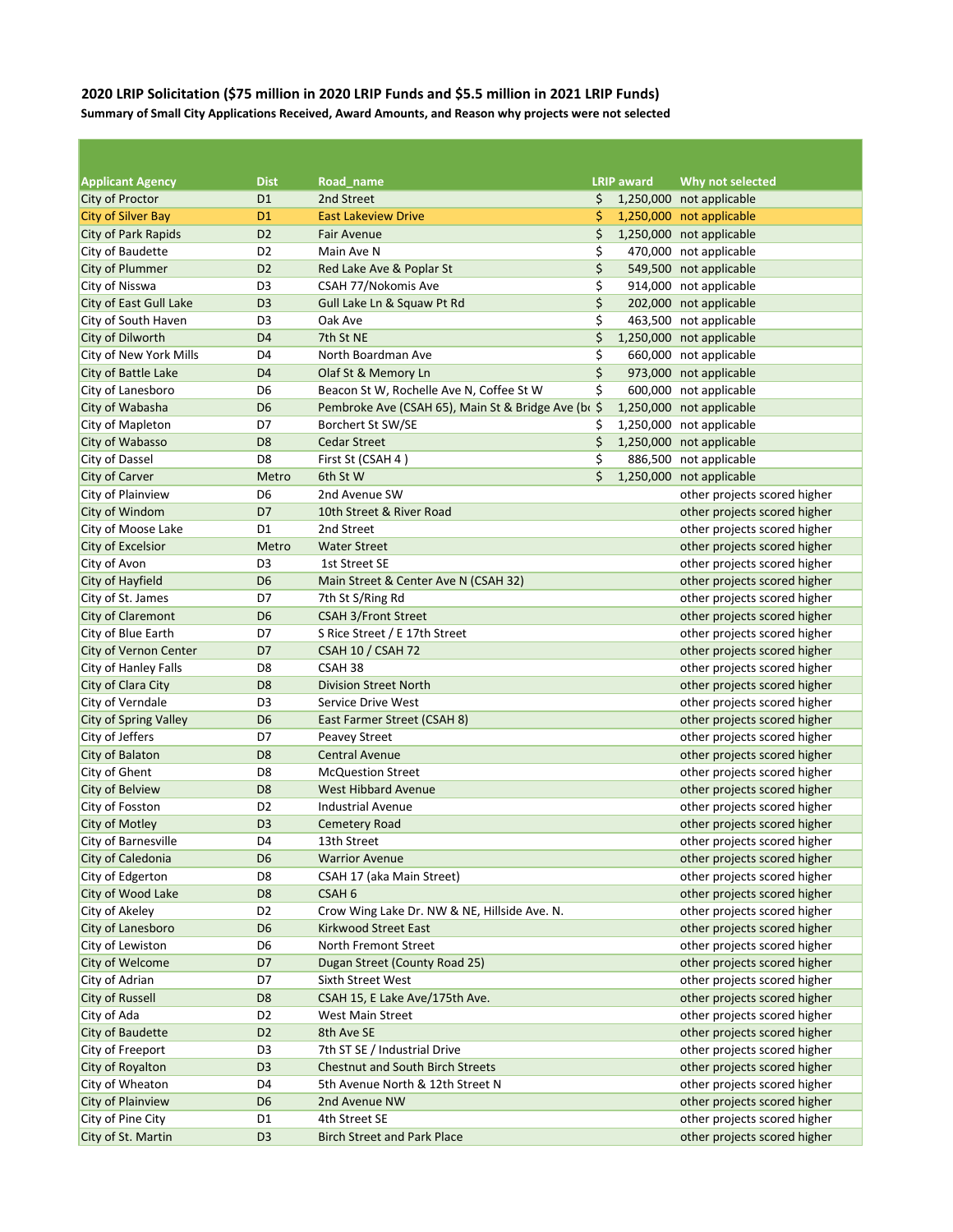| <b>Applicant Agency</b>   | <b>Dist</b>    | Road name                                              | <b>LRIP</b> award | Why not selected             |
|---------------------------|----------------|--------------------------------------------------------|-------------------|------------------------------|
| City of Breezy Point      | D <sub>3</sub> | Buschmann Rd, Akerson Rd, Nelson Rd, Wild Acres        |                   | other projects scored higher |
| City of Fairfax           | D <sub>8</sub> | 3rd Avenue SE                                          |                   | other projects scored higher |
| City of Shorewood         | Metro          | Minnetonka Boulevard                                   |                   | other projects scored higher |
| City of Rothsay           | D <sub>4</sub> | <b>1st Street</b>                                      |                   | other projects scored higher |
| City of Luverne           | D7             | Freeman Ave, Hatting St, W Mead Ct                     |                   | other projects scored higher |
| City of Cass Lake         | D <sub>3</sub> | 6th Street NW                                          |                   | other projects scored higher |
| City of Elbow Lake        | D <sub>4</sub> | 1st Street SW and 2nd Street SW                        |                   | other projects scored higher |
| City of Frazee            | D <sub>4</sub> | South River Drive                                      |                   | other projects scored higher |
| City of Maynard           | D <sub>8</sub> | Dewey Avenue West                                      |                   | other projects scored higher |
| City of Minneota          | D <sub>8</sub> | <b>Golf Course Road</b>                                |                   | other projects scored higher |
| City of Wrenshall         | D1             | <b>Pioneer Drive</b>                                   |                   | other projects scored higher |
| <b>City of Pierz</b>      | D <sub>3</sub> | <b>Centennial Drive</b>                                |                   | other projects scored higher |
| City of Blue Earth        | D7             | Giant Drive / Fairview Street                          |                   | other projects scored higher |
| City of Sherburn          | D7             | Temperance Lake Road                                   |                   | other projects scored higher |
| City of Lester Prairie    | D8             | 1st Avenue North                                       |                   | other projects scored higher |
| City of Wabasso           | D <sub>8</sub> | <b>Front Street</b>                                    |                   | other projects scored higher |
| City of Red Lake Falls    | D <sub>2</sub> | <b>Bottineau Avenue/Mill Street</b>                    |                   | other projects scored higher |
| City of Verndale          | D <sub>3</sub> | <b>Eastside Drive</b>                                  |                   | other projects scored higher |
| City of Motley            | D <sub>3</sub> | Harrison Street & 1st Ave. South                       |                   | other projects scored higher |
| City of Stewart           | D <sub>8</sub> | <b>Bowman Street</b>                                   |                   | other projects scored higher |
| City of Westbrook         | D7             | Fifth Street & Sixth Street                            |                   | other projects scored higher |
| City of Perham            | D <sub>4</sub> | 2nd St NE/Pinewood Ln                                  |                   | other projects scored higher |
| City of Hawley            | D <sub>4</sub> | 8th Street South                                       |                   | other projects scored higher |
| City of St. Bonifacius    | Metro          | <b>Steiner Street and Palmer Place</b>                 |                   | other projects scored higher |
| City of Braham            | D <sub>3</sub> | Beechwood Ave. S. & 4th St. SE.                        |                   | other projects scored higher |
| <b>City of Aitkin</b>     | D <sub>3</sub> | <b>Bunker Hills Drive</b>                              |                   | other projects scored higher |
| City of Rice              | D <sub>3</sub> | Gateway Drive & N. Gateway Drive                       |                   | other projects scored higher |
| City of Annandale         | D <sub>3</sub> | Several Side Streets, see project map                  |                   | other projects scored higher |
| City of Spring Hill       | D <sub>3</sub> | St. Michael's Ave & Main Street                        |                   | other projects scored higher |
| City of Pipestone         | D <sub>8</sub> | <b>Industrial Rd</b>                                   |                   | other projects scored higher |
| City of Franklin          | D8             | 4th Avenue and 3rd Street                              |                   | other projects scored higher |
| City of Montrose          | D <sub>3</sub> | Multiple (see project map)                             |                   | other projects scored higher |
| City of Hawley            | D4             | 15th Street                                            |                   | other projects scored higher |
| City of Hawley            | D <sub>4</sub> | Rodgers, Elevator, Yeovil                              |                   | other projects scored higher |
| City of Nowthen           | Metro          | 185th Avenue and Jasper Street                         |                   | other projects scored higher |
| <b>City of Walker</b>     | D <sub>3</sub> | <b>Tower Ave</b>                                       |                   | other projects scored higher |
| City of Houston           | D <sub>6</sub> | <b>Westgate Drive</b>                                  |                   | other projects scored higher |
| City of Lucan             | D <sub>8</sub> | 1st Street, 2nd Street, 3rd Street, 4th Street, Elm S  |                   | other projects scored higher |
| City of Darfur            | D7             | Railroad Street & adjacent streets                     |                   | other projects scored higher |
| City of Belgrade          | D <sub>3</sub> | Multiple                                               |                   | other projects scored higher |
| City of Jackson           | D7             | Prospect Lane and Homedale Drive                       |                   | other projects scored higher |
| City of Lewisville        | D7             | North Side Project                                     |                   | other projects scored higher |
| City of Hardwick          | D7             | Main, 2nd, 3rd, 4th, Thomas, Prospect, Ross, Summit, I |                   | other projects scored higher |
| <b>City of Lewisville</b> | D7             | South Side Project                                     |                   | other projects scored higher |
| City of Fosston           | D <sub>2</sub> | Eaton Avenue                                           |                   | other projects scored higher |
| City of Fosston           | D <sub>2</sub> | 400th St SE                                            |                   | other projects scored higher |
| City of Wilton            | D <sub>2</sub> | Stone Lake Road                                        |                   | other projects scored higher |
| City of Minneiska         | D <sub>6</sub> | <b>Krully Avenue</b>                                   |                   | other projects scored higher |
| City of Glyndon           | D <sub>4</sub> | 12th ST SE                                             |                   | other projects scored higher |

1. awards considered geographic equity and equity across counties, state aid cities, small cities, and townships

2. projects that were not awarded LRIP funds are sorted by total score, with the highest scoring projects at the top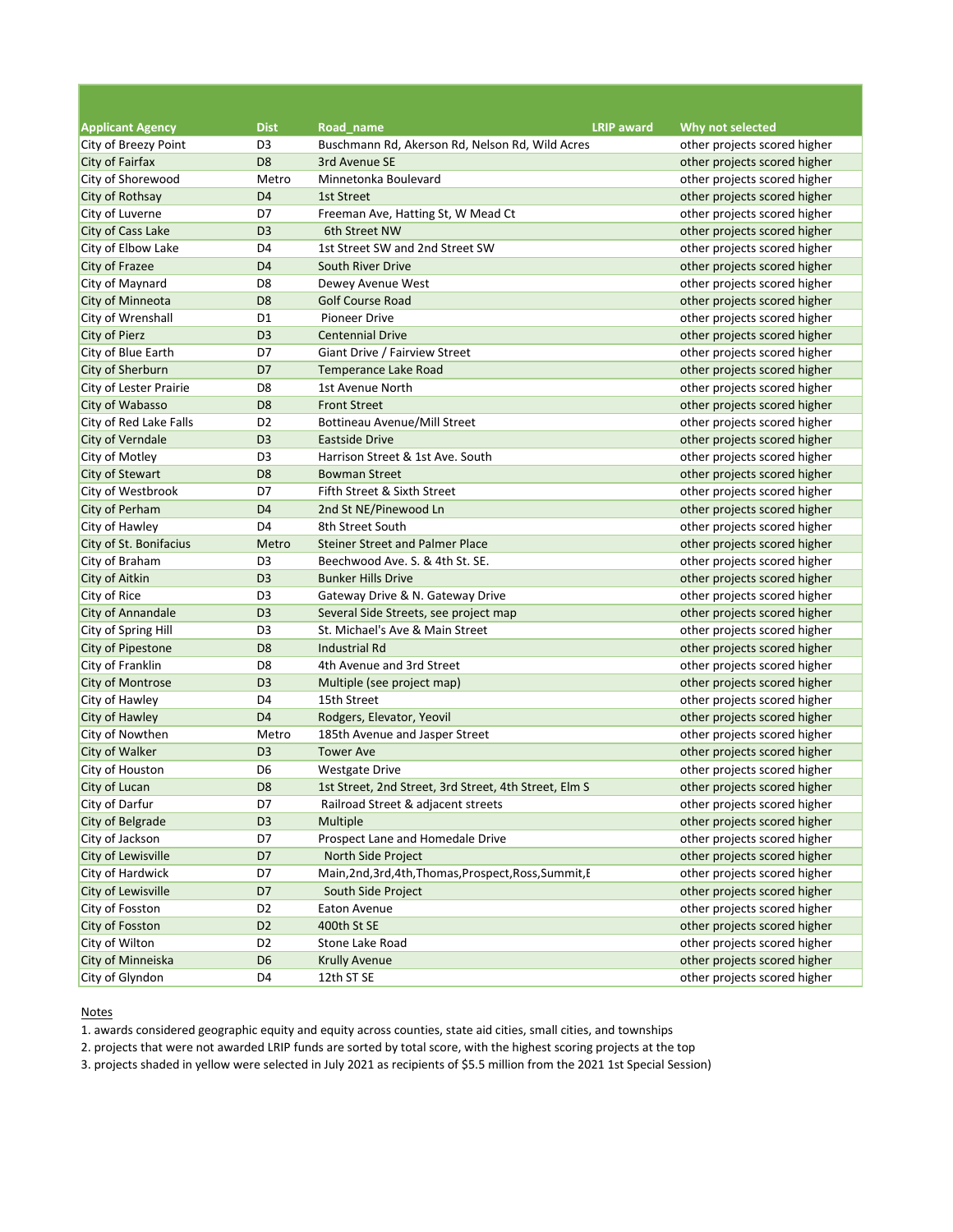## **2020 LRIP Solicitation (\$75 million in 2020 LRIP Funds and \$5.5 million in 2021 LRIP Funds) Summary of Township Applications Received, Award Amounts, and Reason why projects were not selected**

| <b>Applicant Agency</b>        | <b>Dist</b>    | Road name                                          | <b>LRIP</b> award | Why not selected             |
|--------------------------------|----------------|----------------------------------------------------|-------------------|------------------------------|
| Eagle Township                 | D <sub>1</sub> | <b>Kingsley Rd</b>                                 | \$                | 623,500 not applicable       |
| Harris Township                | D <sub>1</sub> | Sunny Beach Rd                                     | \$                | 1,250,000 not applicable     |
| <b>Henrietta Township</b>      | D <sub>2</sub> | <b>204th St</b>                                    | \$                | 264,181 not applicable       |
| Arago Township                 | D <sub>2</sub> | 230th St & 141st Ave                               | \$                | 951,000 not applicable       |
| <b>Waukon Township</b>         | D <sub>2</sub> | 430th Street                                       | \$                | 547,500 not applicable       |
| <b>Becker Township</b>         | D <sub>3</sub> | 97th St SE                                         | \$                | 1,250,000 not applicable     |
| <b>Detroit Township</b>        | D <sub>4</sub> | <b>Highland Dr</b>                                 | \$                | 1,250,000 not applicable     |
| <b>Claremont Township</b>      | D <sub>6</sub> | 630th Street                                       | \$                | 500,000 not applicable       |
| <b>Bath Township</b>           | D <sub>6</sub> | 780th Ave                                          | \$                | 300,000 not applicable       |
| <b>Mound Prairie Township</b>  | D <sub>6</sub> | South Ridge Rd                                     | \$                | 667,000 not applicable       |
| Oshawa Township                | D7             | 361st Ave                                          | \$                | 1,250,000 not applicable     |
| Great Bend Township            | D7             | 480th Ave                                          | \$                | 475,000 not applicable       |
| Dovre Township                 | D <sub>8</sub> | 40th Ave NE                                        | \$                | 600,000 not applicable       |
| Watertown Township             | Metro          | Quarry Ave                                         | \$                | 270,000 not applicable       |
| <b>Sunrise Township</b>        | Metro          | River Rd & Mill St                                 | \$                | 275,000 not applicable       |
| Woodville Township             | D7             | 139th Street & 345th Avenue                        |                   | other projects scored higher |
| Lynden Township                | D <sub>3</sub> | 200th Street East and connected Industrial Park Rc |                   | other projects scored higher |
| <b>Buffalo Township</b>        | D <sub>3</sub> | 12th Street NE                                     |                   | other projects scored higher |
| <b>Munson Township</b>         | D <sub>3</sub> | 260th Street                                       |                   | other projects scored higher |
| Franklin Township              | D <sub>3</sub> | 40th St SE                                         |                   | other projects scored higher |
| <b>Monticello Township</b>     | D <sub>3</sub> | Briarwood Ave., 90th St., Cahill Ave.              |                   | other projects scored higher |
| Alexandria Township            | D <sub>4</sub> | 50th Avenue SE                                     |                   | other projects scored higher |
| <b>Fredenberg Township</b>     | D <sub>1</sub> | E. Cook Lake Rd / Wood Duck Drive / W. Island Lak  |                   | other projects scored higher |
| Welch Township                 | D <sub>6</sub> | 130th Avenue                                       |                   | other projects scored higher |
| <b>Fayal Township</b>          | D <sub>1</sub> | Township Road 6712 (Thunderbird Trail)             |                   | other projects scored higher |
| White Township                 | D1             | Trigstad Road TWP 6517                             |                   | other projects scored higher |
| <b>High Forest Township</b>    | D <sub>6</sub> | 15th Ave NE                                        |                   | other projects scored higher |
| <b>Stanton Township</b>        | D <sub>6</sub> | Oxford Mill Road                                   |                   | other projects scored higher |
| <b>Freedom Township</b>        | D7             | 270th Street                                       |                   | other projects scored higher |
| Corinna Township               | D <sub>3</sub> | Gowan Ave NW                                       |                   | other projects scored higher |
| <b>Borgholm Township</b>       | D <sub>3</sub> | 110th Ave                                          |                   | other projects scored higher |
| Langola Township               | D <sub>3</sub> | 165 St. NW                                         |                   | other projects scored higher |
| Ponto Lake Township            | D <sub>3</sub> | 12th Ave. NW                                       |                   | other projects scored higher |
| Shingobee Township             | D <sub>3</sub> | East Ottertail Rd/Townhall Rd                      |                   | other projects scored higher |
| <b>Spring Prairie Township</b> | D <sub>4</sub> | 70th Avenue North                                  |                   | other projects scored higher |
| Kingston Township              | D8             | 732 Ave. /350 St. / 737 Ave.                       |                   | other projects scored higher |
| <b>Litchfield Township</b>     | D <sub>8</sub> | 620th Avenue / 250th Street                        |                   | other projects scored higher |
| Chisago Lake Township          | Metro          | 250th Street                                       |                   | other projects scored higher |
| <b>New Market Township</b>     | Metro          | 230th Street                                       |                   | other projects scored higher |
| Sand Creek Township            | Metro          | Berkshire Ave & Jordan Ave                         |                   | other projects scored higher |
| <b>Grant Valley Township</b>   | D <sub>2</sub> | Fern Lake Road SW                                  |                   | other projects scored higher |
| Northern Township              | D <sub>2</sub> | Winter Sumac Rd                                    |                   | other projects scored higher |
| <b>Clearwater Township</b>     | D <sub>3</sub> | 150th St. NW & 148th St. NW                        |                   | other projects scored higher |
| Lake View Township             | D4             | 290th Avenue                                       |                   | other projects scored higher |
| <b>Aurora Township</b>         | D <sub>6</sub> | SE 48th St.                                        |                   | other projects scored higher |
| <b>Bristol Township</b>        | D <sub>6</sub> | 120th Street                                       |                   | other projects scored higher |
| <b>Linwood Township</b>        | Metro          | Martin Lake Road                                   |                   | other projects scored higher |
| Henrietta Township             | D <sub>2</sub> | 170th St                                           |                   | other projects scored higher |
| Port Hope Township             | D <sub>2</sub> | <b>Hillcrest Drive</b>                             |                   | other projects scored higher |
| <b>Turtle River Township</b>   | D <sub>2</sub> | Little Bass Lake Road                              |                   | other projects scored higher |
| <b>Buffalo Township</b>        | D <sub>3</sub> | Dague Avenue Northeast                             |                   | other projects scored higher |
| LeSauk Township                | D <sub>3</sub> | 30th Avenue North                                  |                   | other projects scored higher |
| <b>Minden Township</b>         | D <sub>3</sub> | Shadow Wood Drive N.E.                             |                   | other projects scored higher |
| Princeton Township             | D <sub>3</sub> | 50th Ave.                                          |                   | other projects scored higher |
| Shingobee Township             | D <sub>3</sub> | Ninebark Drive/Wintergreen Trail                   |                   | other projects scored higher |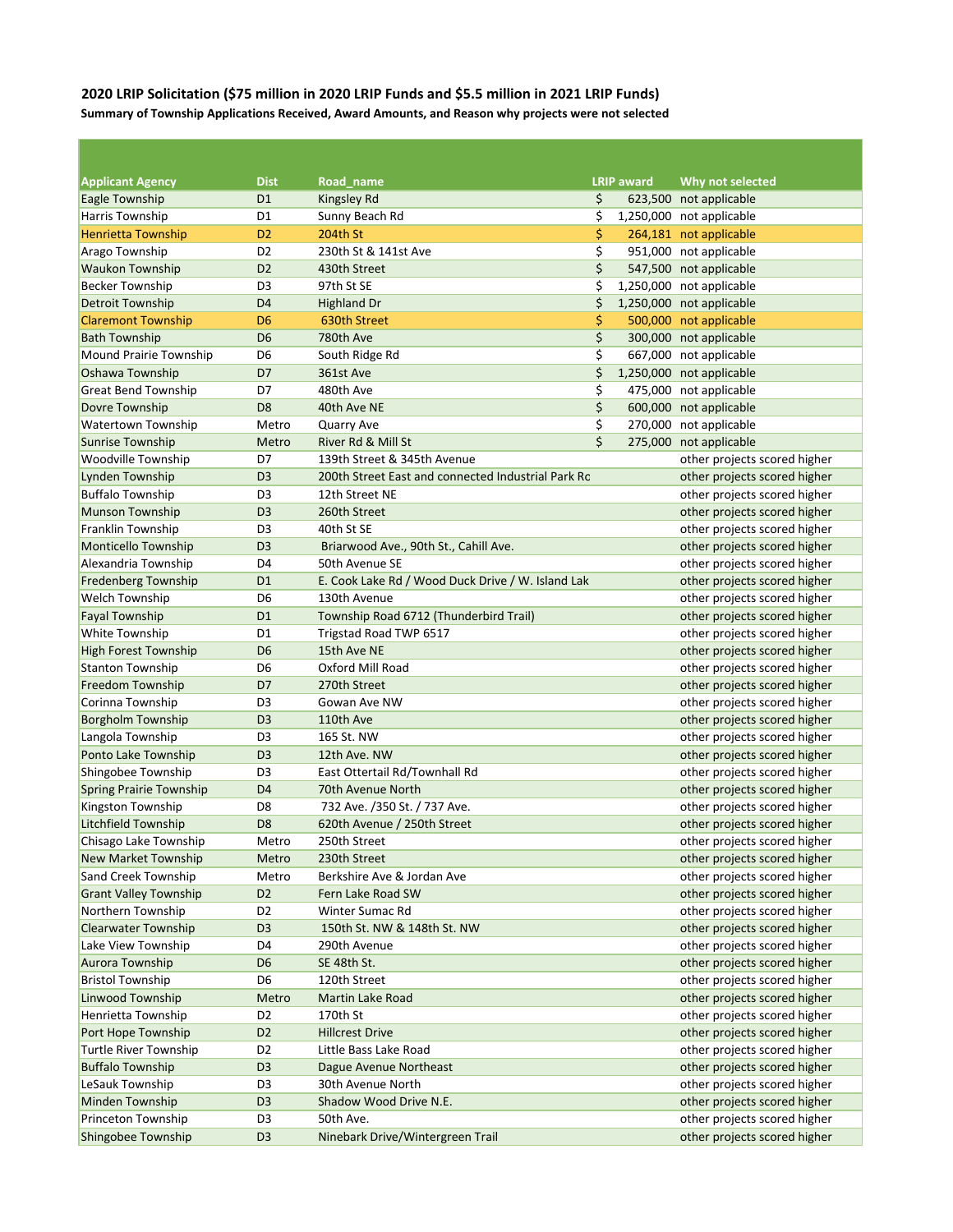| <b>Applicant Agency</b>        | <b>Dist</b>    | Road name                                  | <b>LRIP</b> award | Why not selected             |
|--------------------------------|----------------|--------------------------------------------|-------------------|------------------------------|
| Shingobee Township             | D <sub>3</sub> | Breezy Point Road NW                       |                   | other projects scored higher |
| <b>Everts Township</b>         | D <sub>4</sub> | 355th Ave & 265th St.                      |                   | other projects scored higher |
| Elba Township                  | D <sub>6</sub> | <b>Borderline Drive</b>                    |                   | other projects scored higher |
| <b>Stark Township</b>          | D7             | 220th Street                               |                   | other projects scored higher |
| <b>Emardville Township</b>     | D <sub>2</sub> | 180th Ave SE & 160th St SE                 |                   | other projects scored higher |
| <b>Borgholm Township</b>       | D <sub>3</sub> | 100th Ave                                  |                   | other projects scored higher |
| <b>Girard Township</b>         | D <sub>4</sub> | <b>Liberty Drive</b>                       |                   | other projects scored higher |
| Lake Eunice Township           | D <sub>4</sub> | East Pearl Lake Road                       |                   | other projects scored higher |
| <b>Tordenskjold Township</b>   | D <sub>4</sub> | Stalker Lake Road                          |                   | other projects scored higher |
| <b>Martin Township</b>         | D7             | 41st Street                                |                   | other projects scored higher |
| Cedar Lake Township            | Metro          | Newport Ave                                |                   | other projects scored higher |
| Dahlgren Township              | Metro          | Dahlgren Road                              |                   | other projects scored higher |
| <b>Empire Township</b>         | Metro          | <b>Biscayne Avenue</b>                     |                   | other projects scored higher |
| <b>Nessel Township</b>         | Metro          | <b>Clover Trail</b>                        |                   | other projects scored higher |
| Spring Lake Township           | Metro          | 190th Street                               |                   | other projects scored higher |
| <b>Waterford Township</b>      | Metro          | Canada Ave                                 |                   | other projects scored higher |
| <b>Ault Township</b>           | D <sub>1</sub> | Camp House Road                            |                   | other projects scored higher |
| Ten Lake Township              | D <sub>2</sub> | <b>Bald Eagle Dr</b>                       |                   | other projects scored higher |
| Ten Lake Township              | D <sub>2</sub> | Williams Rd                                |                   | other projects scored higher |
| <b>Luxemburg Township</b>      | D <sub>3</sub> | <b>Kramer Rd</b>                           |                   | other projects scored higher |
| Springvale Township            | D <sub>3</sub> | 325th Ave. NW                              |                   | other projects scored higher |
| <b>Stanchfield Township</b>    | D <sub>3</sub> | 397TH AVE NE                               |                   | other projects scored higher |
| <b>Brandon Township</b>        | D <sub>4</sub> | Limb Rd NW                                 |                   | other projects scored higher |
|                                |                |                                            |                   |                              |
| Pelican Township               | D <sub>4</sub> | 450th St.                                  |                   | other projects scored higher |
| Yucatan Township               | D <sub>6</sub> | <b>Cut Across Road</b>                     |                   | other projects scored higher |
| <b>Fox Lake Township</b>       | D7             | <b>North Shore Drive</b>                   |                   | other projects scored higher |
| Fish Lake Township             | Metro          | North Pine Lake Road                       |                   | other projects scored higher |
| Deer River Tonshhip            | D <sub>1</sub> | <b>Golf Course Road</b>                    |                   | other projects scored higher |
| <b>Windemere Township</b>      | D <sub>1</sub> | Palon                                      |                   | other projects scored higher |
| <b>Albany Township</b>         | D <sub>3</sub> | 251st Avenue                               |                   | other projects scored higher |
| <b>Collegeville Township</b>   | D <sub>3</sub> | 260th Street                               |                   | other projects scored higher |
| Fairhaven Township             | D <sub>3</sub> | Calumet Rd/66th Ave/152nd St               |                   | other projects scored higher |
| Silver Creek Township          | D <sub>3</sub> | 91st St NW, Bishop Ave NW and Armitage Ave |                   | other projects scored higher |
| <b>Eldorado Township</b>       | D <sub>4</sub> | 140th Street                               |                   | other projects scored higher |
| <b>Webster Township</b>        | D <sub>6</sub> | Camby Trail                                |                   | other projects scored higher |
| <b>Feeley Township</b>         | D <sub>1</sub> | <b>Shallow Lake Road</b>                   |                   | other projects scored higher |
| Greenwood Township             | D <sub>1</sub> | <b>Birch Point Road</b>                    |                   | other projects scored higher |
| Moose Lake Township            | D <sub>1</sub> | Aspen                                      |                   | other projects scored higher |
| Clear Lake Township            | D3             | 90th Avenue SE                             |                   | other projects scored higher |
| Oxford Township                | D <sub>3</sub> | Baylor St NE/245th Ave NE                  |                   | other projects scored higher |
| White Bear Township            | Metro          | Martin Way                                 |                   | other projects scored higher |
| <b>Ardenhurst Township</b>     | D <sub>2</sub> | <b>Stones Road</b>                         |                   | other projects scored higher |
| North Fork Township            | D3             | 270th Street                               |                   | other projects scored higher |
| Havana Township                | D <sub>6</sub> | SE 48th St.                                |                   | other projects scored higher |
| Lansing Township               | D <sub>6</sub> | 31st Street NW (515th Avenue)              |                   | other projects scored higher |
| Lyle Township                  | D <sub>6</sub> | State Line Road (100th Street)             |                   | other projects scored higher |
| <b>Wheatland Township</b>      | D <sub>6</sub> | Lake Ave                                   |                   | other projects scored higher |
| <b>Pleasant Mound Township</b> | D7             | 121st Street                               |                   | other projects scored higher |
| Litchfield Township            | D <sub>8</sub> | 253rd Street/ 628th Avenue                 |                   | other projects scored higher |
| Whitefield Township            | D <sub>8</sub> | 135th Avenue SW / 15th Street SW           |                   | other projects scored higher |
| Mantrap Township               | D <sub>2</sub> | <b>Island View Drive</b>                   |                   | other projects scored higher |
| <b>Baldwin Township</b>        | D <sub>3</sub> | 100th Street NW                            |                   | other projects scored higher |
| Cambridge Township             | D <sub>3</sub> | 343rd Ave NE                               |                   | other projects scored higher |
| <b>Holding Township</b>        | D <sub>3</sub> | 400th Street                               |                   | other projects scored higher |
| Orton Township                 | D <sub>3</sub> | 320th St/Bunny Hill Road                   |                   | other projects scored higher |
| <b>Havana Township</b>         | D <sub>6</sub> | SE 38th St                                 |                   | other projects scored higher |
| Kenyon Township                | D <sub>6</sub> | 490th St                                   |                   | other projects scored higher |
| <b>London Township</b>         | D <sub>6</sub> | 890th Avenue                               |                   | other projects scored higher |

<u> 1989 - Johann Barnett, fransk politik (</u>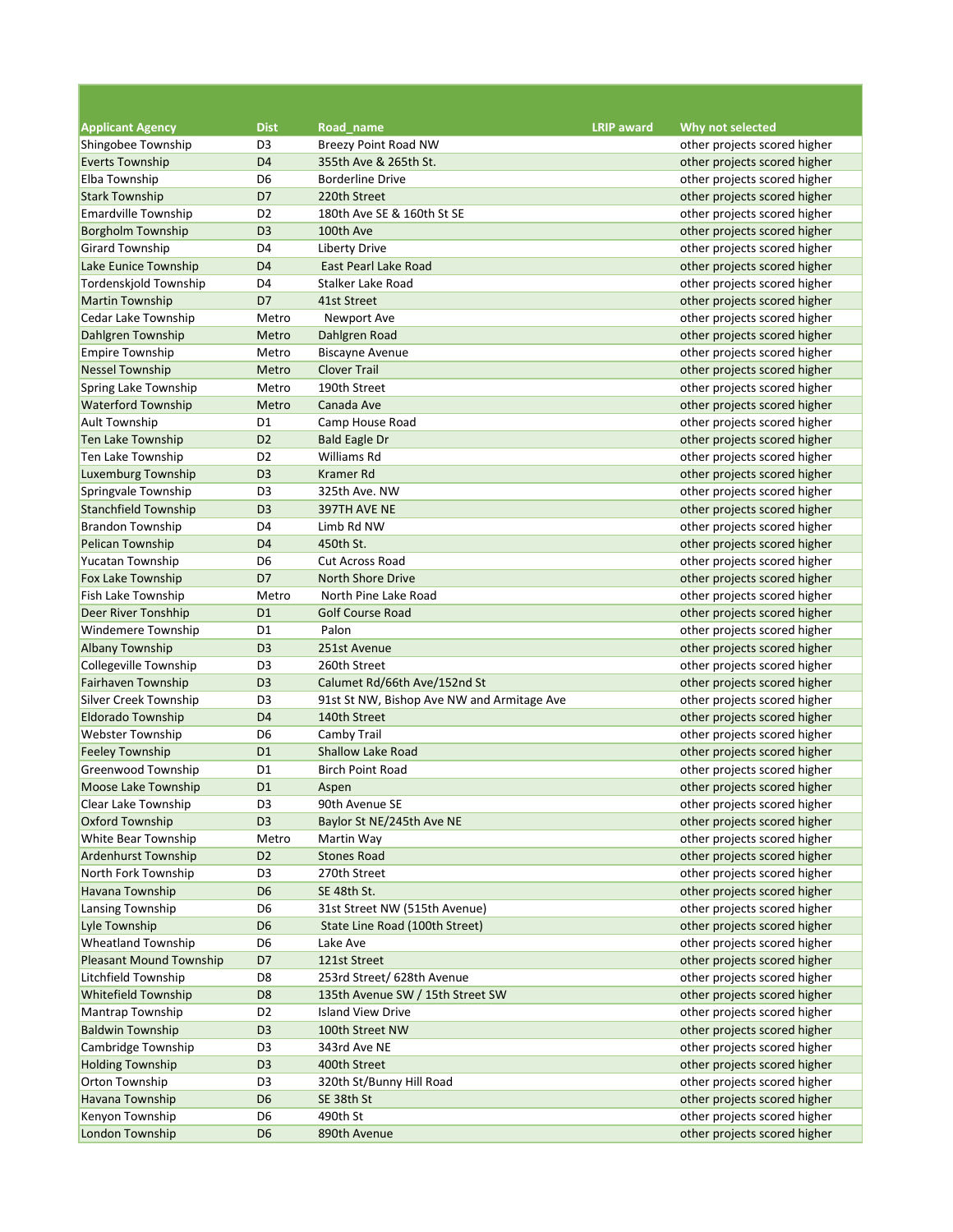| <b>Applicant Agency</b>        | <b>Dist</b>    | Road name                                       | <b>LRIP</b> award | Why not selected             |
|--------------------------------|----------------|-------------------------------------------------|-------------------|------------------------------|
| <b>Wells Township</b>          | D <sub>6</sub> | 175th St, Elmore Ave, 177th St                  |                   | other projects scored higher |
| St. Lawrence Township          | Metro          | Township 57 (Park Blvd Section)                 |                   | other projects scored higher |
| Fayal Township                 | D1             | STWP Rd 6763, 6767, 6785, 6786                  |                   | other projects scored higher |
| <b>Thomson Township</b>        | D <sub>1</sub> | Ratika Road                                     |                   | other projects scored higher |
| Poppleton Township             | D <sub>2</sub> | $T-238$                                         |                   | other projects scored higher |
| White Oak Township             | D <sub>2</sub> | Far North Trail/Drive                           |                   | other projects scored higher |
| Eden Lake Township             | D <sub>3</sub> | 223rd Av,188th St,228th Av                      |                   | other projects scored higher |
| <b>Stately Township</b>        | D7             | 420th Avenue                                    |                   | other projects scored higher |
| Helena Township                | Metro          | 250th Street West                               |                   | other projects scored higher |
| Northern Township              | D <sub>2</sub> | Werner Rd                                       |                   | other projects scored higher |
| Shamrock Township              | D <sub>3</sub> | Long Point Place & Bridge Road                  |                   | other projects scored higher |
| Lake View Township             | D <sub>4</sub> | Fern Beach Drive                                |                   | other projects scored higher |
| Osakis Township                | D <sub>4</sub> | Smith Lake Road/Old Lake Rd                     |                   | other projects scored higher |
| <b>West Bank Township</b>      | D <sub>4</sub> | 80th ST SW                                      |                   | other projects scored higher |
| <b>Hollywood Township</b>      | Metro          | 30th St.                                        |                   | other projects scored higher |
| Pulaski Township               | D <sub>3</sub> | Logan Lane                                      |                   | other projects scored higher |
| Havana Township                | D <sub>6</sub> | NE 64th Ave                                     |                   | other projects scored higher |
| <b>Havana Township</b>         | D <sub>6</sub> | Havana Rd                                       |                   | other projects scored higher |
| Louisville Township            | D <sub>2</sub> | T-13 / 180th Ave SW                             |                   | other projects scored higher |
| <b>Watab Township</b>          | D <sub>3</sub> | Sucker Creek Road NW                            |                   | other projects scored higher |
| Lake Eunice Township           | D4             | <b>Buckhorn Road</b>                            |                   | other projects scored higher |
| Two Inlets Township            | D <sub>4</sub> | Two Inlets Drive/Mallard Bay                    |                   | other projects scored higher |
| New Haven Township             | D6             | Main Street NW and Exchange Ave NW              |                   | other projects scored higher |
| <b>Riverdale Township</b>      | D7             | 730th Ave.                                      |                   | other projects scored higher |
| <b>Eckles Township</b>         | D <sub>2</sub> | Balsam, Eckles, Jackpine                        |                   | other projects scored higher |
| Dane Prairie Township          | D <sub>4</sub> | <b>Elks Point Rd</b>                            |                   | other projects scored higher |
| Spruce Grove Township          | D4             | 520th Avenue                                    |                   | other projects scored higher |
| <b>Clinton Township</b>        | D7             | 61st Street                                     |                   | other projects scored higher |
| <b>Stony Run Township</b>      | D <sub>8</sub> | Hacker Drive                                    |                   | other projects scored higher |
| <b>Woodrow Township</b>        | D <sub>3</sub> | 17th Ave NW                                     |                   | other projects scored higher |
| Perham Township                | D4             | 450th Street and 450th Avenue (2 roads)         |                   | other projects scored higher |
| <b>Sugar Bush Township</b>     | D <sub>4</sub> | Mary Yellowhead and North Sugar Bush Heights Ro |                   | other projects scored higher |
| <b>Welch Township</b>          | D <sub>6</sub> | Prairie Island Boulevard                        |                   | other projects scored higher |
| <b>Stately Township</b>        | D7             | 430th Avenue                                    |                   | other projects scored higher |
| Morse Township                 | D1             | Romberg Acres                                   |                   | other projects scored higher |
| <b>Grove Township</b>          | D <sub>3</sub> | Overdale Road                                   |                   | other projects scored higher |
| <b>Ellsworth Township</b>      | D8             | 640th Ave                                       |                   | other projects scored higher |
| Eureka Township                | Metro          | Iberia Avenue                                   |                   | other projects scored higher |
| Vermillion Township            | Metro          | Hogan Ave.                                      |                   | other projects scored higher |
| Clay Township                  | D <sub>2</sub> | <b>Jig Saw Drive</b>                            |                   | other projects scored higher |
| Oak Valley Township            | D4             | 230th Street                                    |                   | other projects scored higher |
| Decoria Township               | D7             | 181st Lane                                      |                   | other projects scored higher |
| Lake Marshall Township         | D8             | 250th St                                        |                   | other projects scored higher |
| <b>Clitherall Township</b>     | D <sub>4</sub> | South Clitherall Lake Road                      |                   | other projects scored higher |
| Jo Daviess Township            | D7             | 345th Avenue & 85th Street                      |                   | other projects scored higher |
| Danielson Township             | D <sub>8</sub> | 210th Street                                    |                   | other projects scored higher |
| Alborn Township                | D <sub>1</sub> | Aerie Lake Road                                 |                   | other projects scored higher |
| <b>Excel Township</b>          | D <sub>2</sub> | 270th Street                                    |                   | other projects scored higher |
| <b>Callaway Township</b>       | D <sub>4</sub> | Spry Road (Sec 33)                              |                   | other projects scored higher |
| <b>Carsonville Township</b>    | D <sub>4</sub> | <b>Guyles Road</b>                              |                   | other projects scored higher |
| Rochester Township             | D <sub>6</sub> | <b>Meadow Crossing Road</b>                     |                   | other projects scored higher |
| Erie Townshiop                 | D <sub>4</sub> | 170 Street and 305 Avenue                       |                   | other projects scored higher |
| Nelson Township                | D7             | 710th Ave. (between 290th St. and 280th St.)    |                   | other projects scored higher |
| <b>Rost Township</b>           | D7             | 390th Ave                                       |                   | other projects scored higher |
| <b>Clover Township</b>         | D <sub>2</sub> | Little Mantrap Drive                            |                   | other projects scored higher |
| Vermillion Township            | Metro          | Doffing Ave/202nd St E                          |                   | other projects scored higher |
| Aurora Township                | D6             | SE 34th Ave.                                    |                   | other projects scored higher |
| <b>Pleasant Grove Township</b> | D <sub>6</sub> | 98 Street SE                                    |                   | other projects scored higher |

<u> 1989 - Johann Barnett, fransk politik (</u>